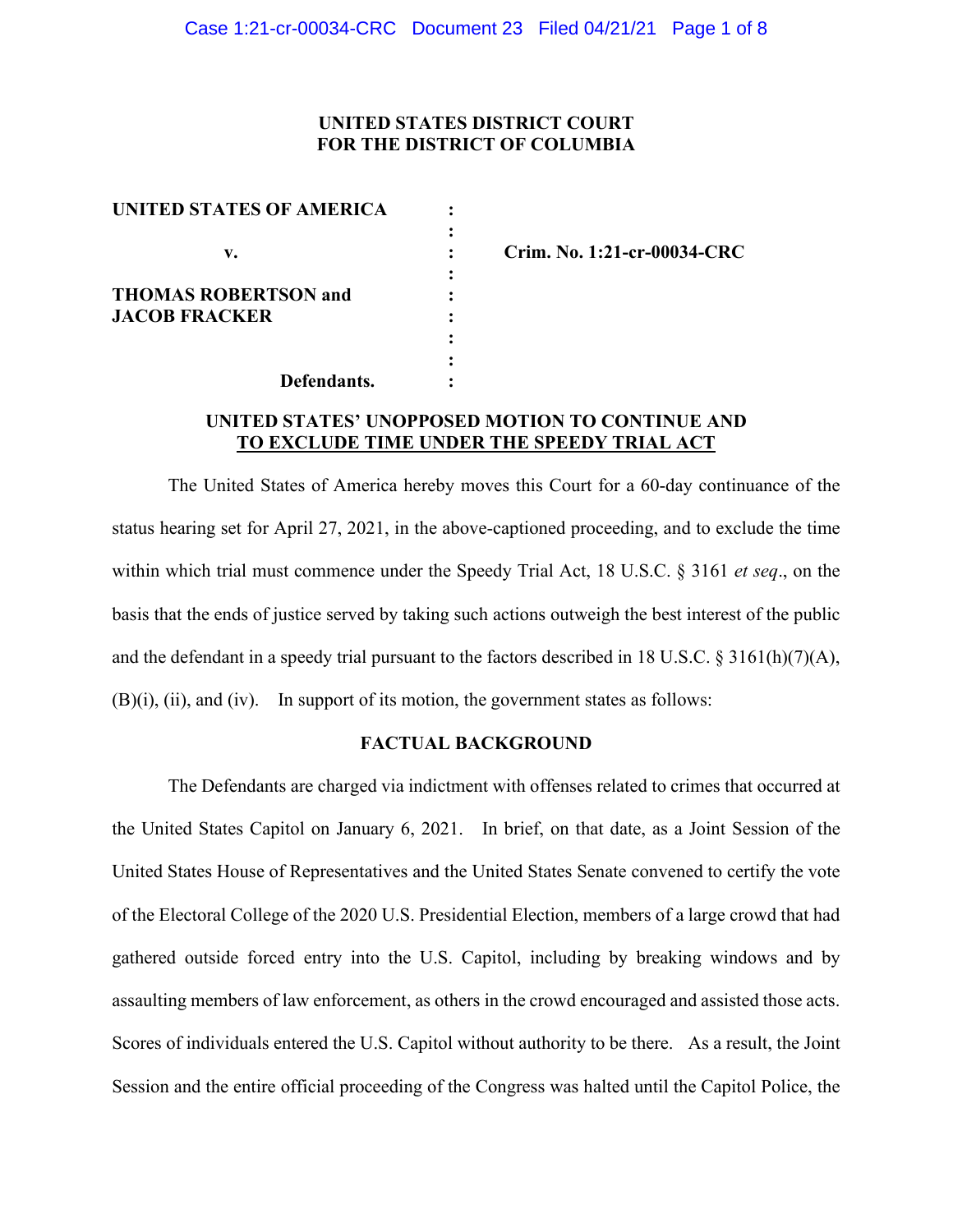### Case 1:21-cr-00034-CRC Document 23 Filed 04/21/21 Page 2 of 8

Metropolitan Police Department, and other law enforcement agencies from the city and surrounding region were able to clear the Capitol of hundreds of unlawful occupants and ensure the safety of elected officials. This event in its entirety is hereinafter referred to as the "Capitol Attack."

The investigation and prosecution of the Capitol Attack will likely be one of the largest in American history, both in terms of the number of defendants prosecuted and the nature and volume of the evidence. Over 300 individuals have been charged in connection with the Capitol Attack. The investigation continues and the government expects that at least one hundred additional individuals will be charged. While most of the cases have been brought against individual defendants, the government is also investigating conspiratorial activity that occurred prior to and on January 6, 2021. The spectrum of crimes charged and under investigation in connection with the Capitol Attack includes (but is not limited to) trespass, engaging in disruptive or violent conduct in the Capitol or on Capitol grounds, destruction of government property, theft of government property, assaults on federal and local police officers, firearms offenses, civil disorder, obstruction of an official proceeding, possession and use of destructive devices, and conspiracy.

Defendants charged and under investigation come from throughout the United States, and a combined total of over 900 search warrants have been executed in almost all fifty states and the District of Columbia. Multiple law enforcement agencies were involved in the response to the Capitol Attack, which included officers and agents from U.S. Capitol Police, the District of Columbia Metropolitan Police Department, the Federal Bureau of Investigation, the Department of Homeland Security, the Bureau of Alcohol, Tobacco, Firearms and Explosives, the United States Secret Service, the United States Park Police, the Virginia State Police, the Arlington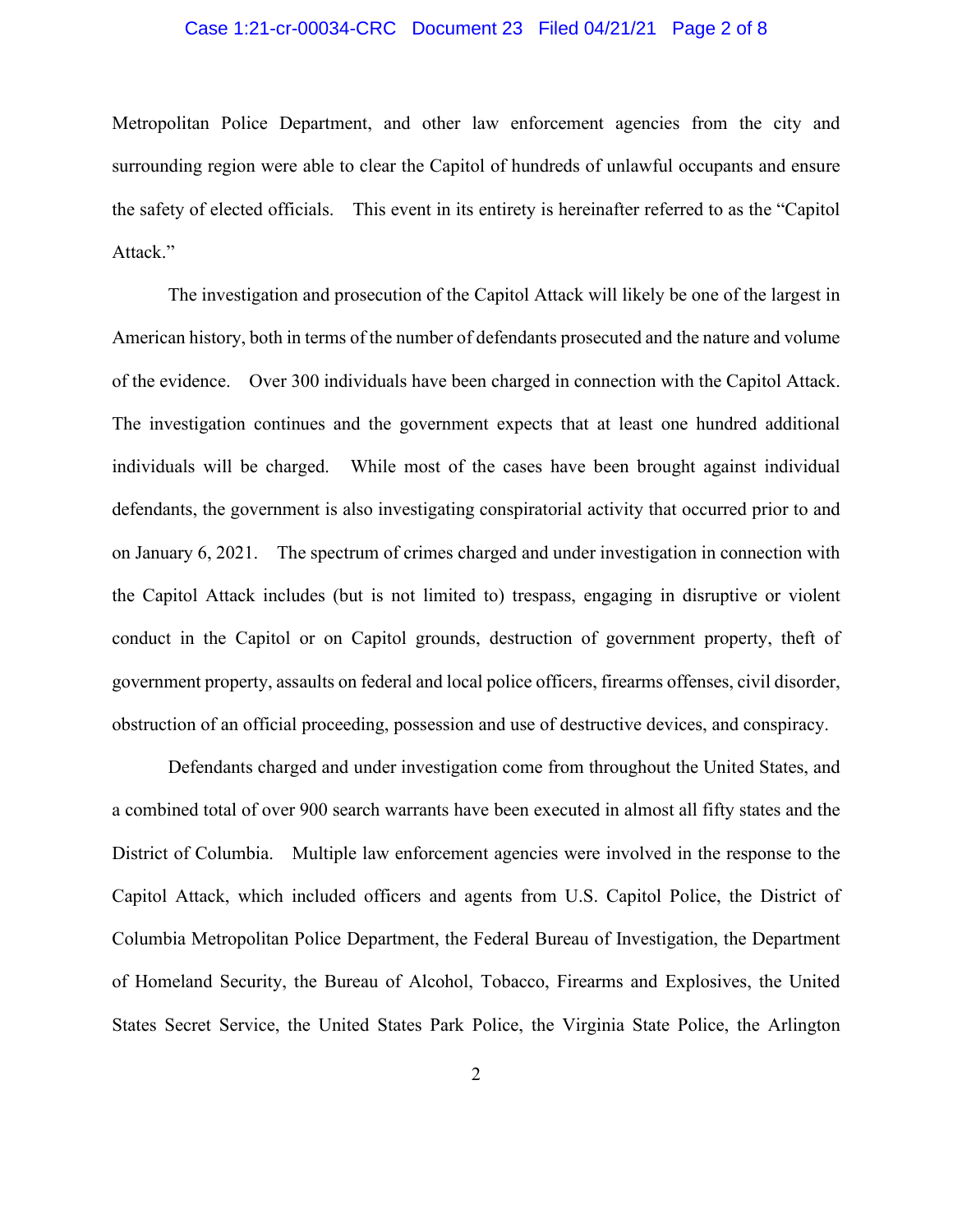#### Case 1:21-cr-00034-CRC Document 23 Filed 04/21/21 Page 3 of 8

County Police Department, the Prince William County Police Department, the Maryland State Police, the Montgomery County Police Department, the Prince George's County Police Department, and the New Jersey State Police. Documents and evidence accumulated in the Capitol Attack investigation thus far include: (a) more than 15,000 hours of surveillance and bodyworn camera footage from multiple law enforcement agencies; (b) approximately 1,600 electronic devices; (c) the results of hundreds of searches of electronic communication providers; (d) over 210,000 tips, of which a substantial portion include video, photo and social media; and (e) over 80,000 reports and 93,000 attachments related to law enforcement interviews of suspects and witnesses and other investigative steps. As the Capitol Attack investigation is still on-going, the number of defendants charged and the volume of potentially discoverable materials will only continue to grow. In short, even in cases involving a single defendant, the volume of discoverable materials is likely to be significant.

The United States is aware of and takes seriously its obligations pursuant to Federal Rule of Criminal Procedure 16 and Local Criminal Rule 5.1(a), the provisions of *Brady v. Maryland*, 373 U.S. 83, 87 (1963), *Giglio v. United States*, 405 U.S. 150, 153-54 (1972), and the Jencks Act, 18 U.S.C. § 3500. Accordingly, the government, in consultation with the Federal Public Defender, is developing a comprehensive plan for handling, tracking, processing, reviewing and producing discovery across the Capitol Attack cases. Under the plan, the discovery most directly and immediately related to pending charges in cases involving detained defendants will be provided within the next thirty to sixty days. Cases that do not involve detained defendants will follow thereafter. Such productions will also be supplemented on an on-going basis. In the longer term, the plan will include a system for storing, organizing, searching, producing and/or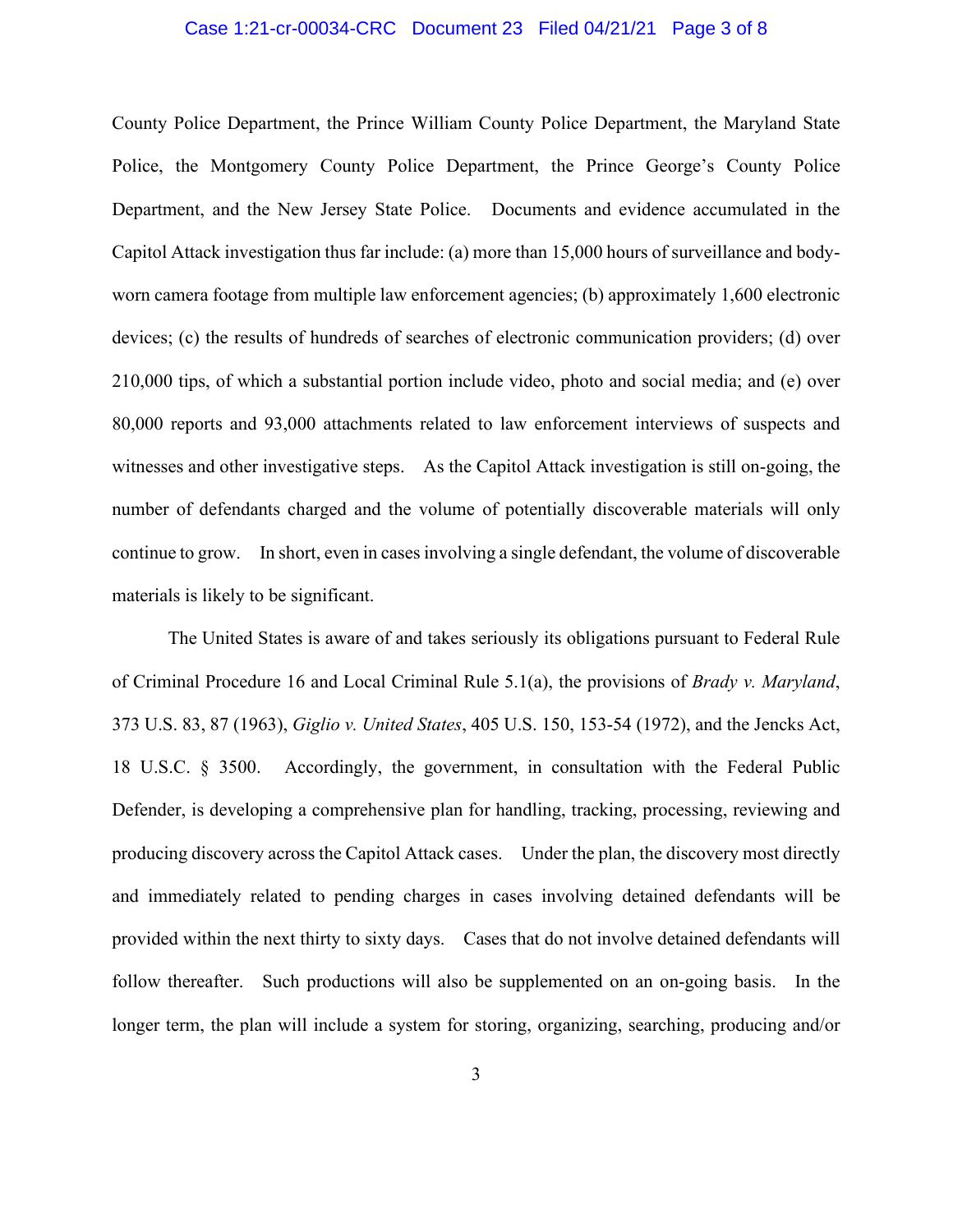#### Case 1:21-cr-00034-CRC Document 23 Filed 04/21/21 Page 4 of 8

making available voluminous materials such as those described above in a manner that is workable for both the government and hundreds of defendants. This latter portion of the plan will require more time to develop and implement, including further consultation with the Federal Public Defender.

Defendants in this case are charged with violations of 18 U.S.C.  $\S$  1512(c), 1752(a)(1), and  $1752(a)(2)$ ; and 40 U.S.C. §  $5104(e)(2)(D)$ . The government has already provided defense counsel with preliminary discovery, including the exhibit used in support of the indictment, and expects to provide a significant amount more once a protective order has issued.

#### **ARGUMENT**

Pursuant to the Speedy Trial Act, an indictment charging an individual with the commission of an offense generally must be filed within thirty days from the date on which such individual was arrested or served with a summons in connection with such charges. 18 U.S.C. § 3161(a). Further, as a general matter, in any case in which a plea of not guilty is entered, a defendant charged in an information or indictment with the commission of an offense must commence within seventy days from the filing date (and making public) of the information or indictment, or from the date the defendant has appeared before a judicial officer of the court in which such charge is pending, whichever date last occurs. 18 U.S.C.  $\S 3161(c)(1)$ .

Section 3161(h) of the Speedy Trial Act sets forth certain periods of delay which the Court must exclude from the computation of time within which a trial must commence. As is relevant to this motion for a continuance, pursuant to subsection  $(h)(7)(A)$ , the Court must exclude:

Any period of delay resulting from a continuance granted by any judge on his own motion or at the request of the defendant or his counsel or at the request of the attorney for the Government, if the judge granted such continuance on the basis of his findings that the ends of justice served by taking such action outweigh the best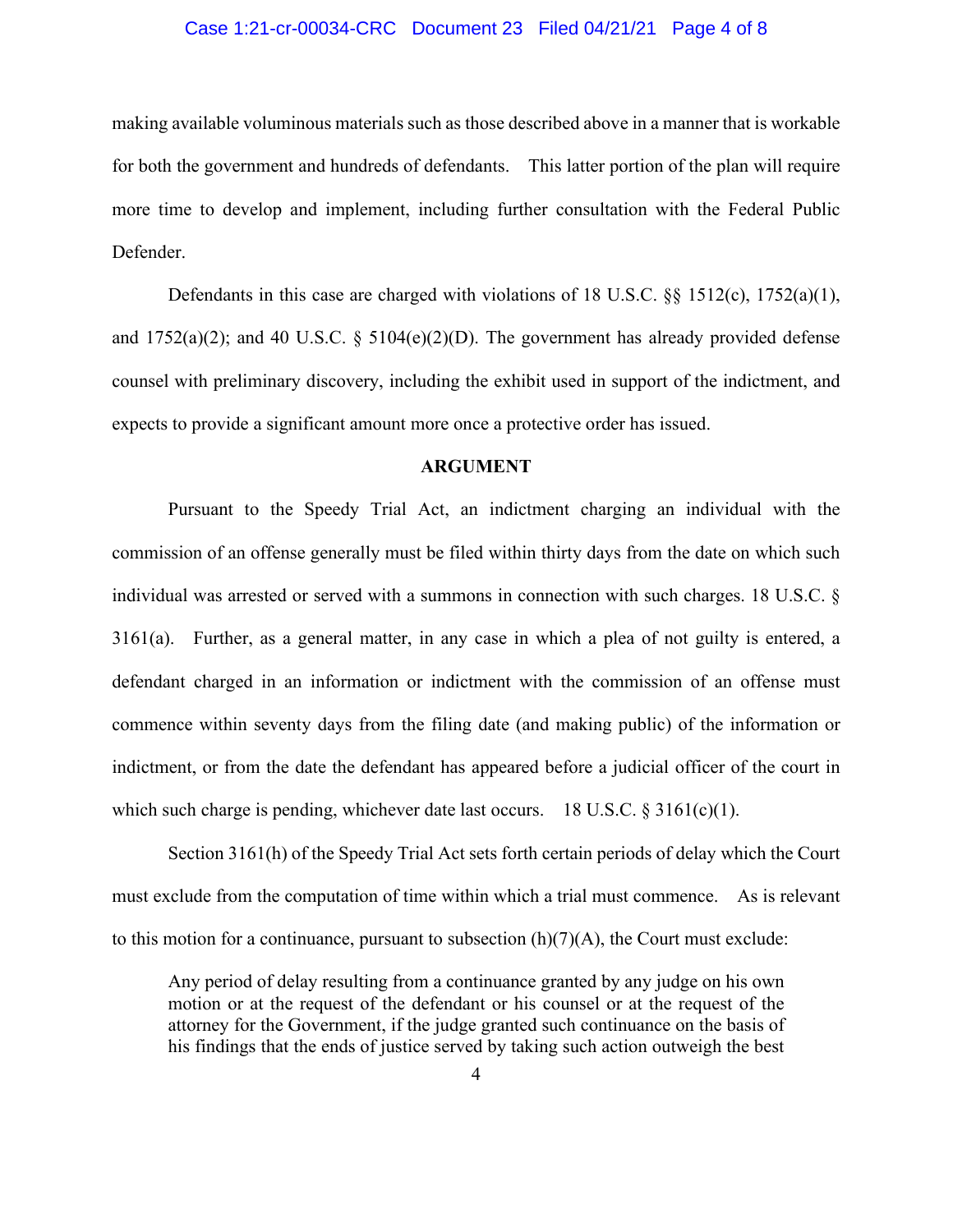#### Case 1:21-cr-00034-CRC Document 23 Filed 04/21/21 Page 5 of 8

interest of the public and the defendant in a speedy trial.

18 U.S.C.  $\S 3161(h)(7)(A)$ . This provision further requires the Court to set forth its reasons for finding that that any ends-of-justice continuance is warranted. *Id.* Subsection (h)(7)(B) sets forth a non-exhaustive list factors that the Court must consider in determining whether to grant an ends-of-justice continuance, including:

- (i) Whether the failure to grant such a continuance in the proceeding would be likely to make a continuation of such proceeding impossible, or result in a miscarriage of justice.
- (ii) Whether the case is so unusual or so complex, due to the number of defendants, the nature of the prosecution, or the existence of novel questions of fact or law, that it is unreasonable to expect adequate preparation for pretrial proceedings or for the trial itself within the time limits established by this section. . . .
- (iv) Whether the failure to grant such a continuance in a case which, taken as a whole, is not so unusual or so complex as to fall within clause (ii), would deny the defendant reasonable time to obtain counsel, would unreasonably deny the defendant or the Government continuity of counsel, or would deny counsel for the defendant or the attorney for the Government the reasonable time necessary for effective preparation, taking into account the exercise of due diligence.

18 U.S.C. § 3161(h)(7)(B)(i)(ii) and (iv). Importantly, "[i]n setting forth the statutory factors that justify a continuance under subsection (h)(7), Congress twice recognized the importance of adequate pretrial preparation time." *Bloate v. United States*, 559 U.S. 196, 197 (2010) (*citing*  $§3161(h)(7)(B)(ii), (B)(iv)).$ 

An interests of justice finding is within the discretion of the Court. *See, e.g., United States v. Rojas-Contreras*, 474 U.S. 231, 236 (1985); *United States v. Hernandez*, 862 F.2d 17, 24 n.3 (2d Cir. 1988). "The substantive balancing underlying the decision to grant such a continuance is entrusted to the district court's sound discretion." *United States v. Rice*, 746 F.3d 1074 (D.C. Cir.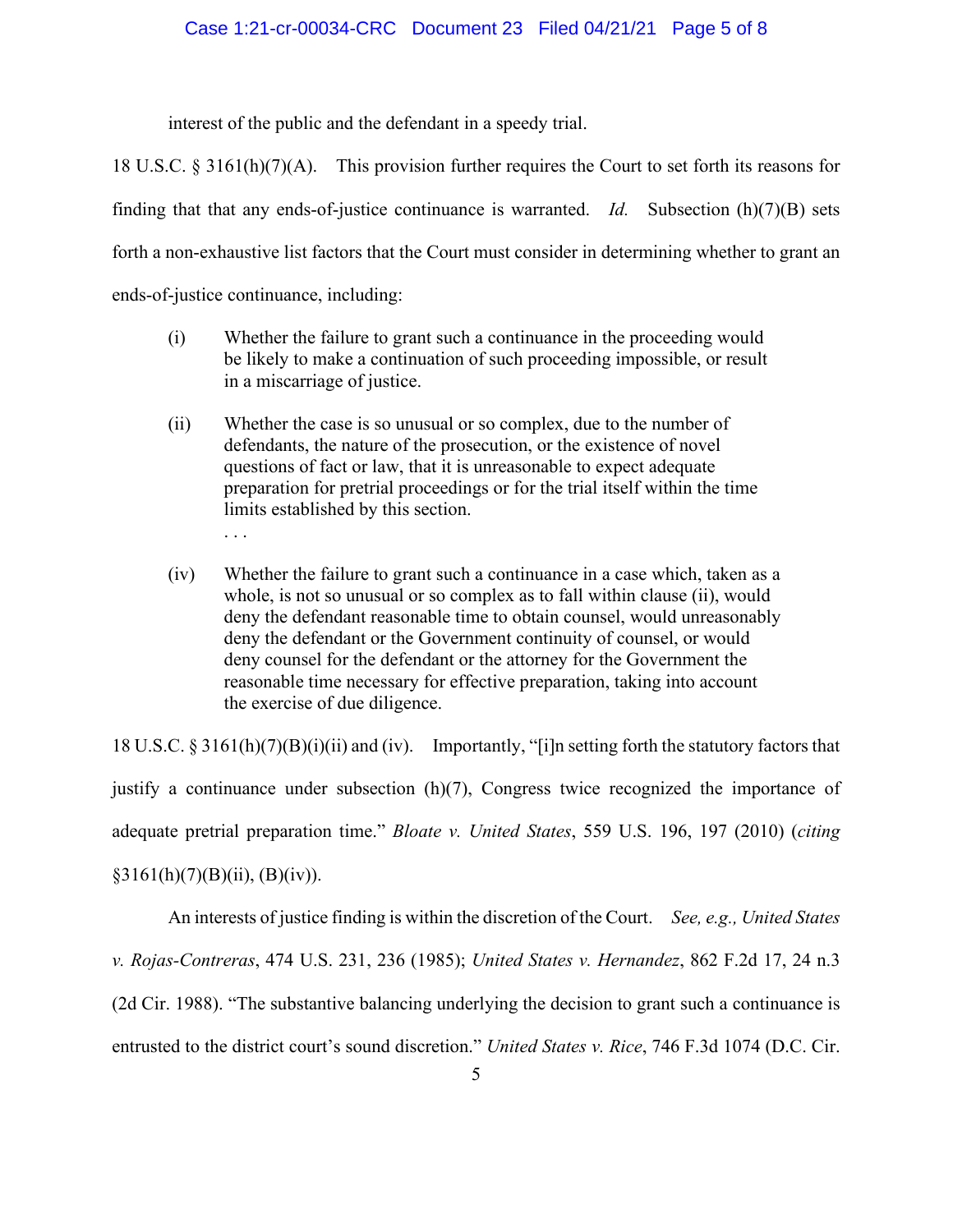2014).

In this case, an ends-of-justice continuance is warranted under 18 U.S.C. § 3161(h)(7)(A) based on the factors described in 18 U.S.C. § 3161(h)(7)(B)(i)(ii) and (iv). As described above, the Capitol Attack is likely the most complex investigation ever prosecuted by the Department of Justice. Developing a system for storing and searching, producing and/or making available voluminous materials accumulated across hundreds of investigations, and ensuring that such system will be workable for both the government and defense, will take time. Even after a system generally agreeable to the government and the Federal Public Defender is designed and implemented, likely through the use of outside vendors, it will take time to load, process, search and review discovery materials. Further adding to production and review times, certain sensitive materials may require redaction or restrictions on dissemination, and other materials may need to be filtered for potentially privileged information before they can be reviewed by the prosecution.

The need for reasonable time to organize, produce, and review voluminous discovery is among multiple pretrial preparation grounds that Courts of Appeals have routinely held sufficient to grant continuances and exclude the time under the Speedy Trial Act. *See, e.g., United States v. Bikundi*, 926 F.3d 761, 777-78 (D.C. Cir. 2019)(Upholding ends-of-justice continuances totaling 18 months in two co-defendant health care fraud and money laundering conspiracy case, in part because the District Court found a need to "permit defense counsel and the government time to both produce discovery and review discovery"); *United States v. Bell*, 925 F.3d 362, 374 (7<sup>th</sup> Cir. 2019)(Upholding two-month ends-of-justice continuance in firearm possession case, over defendant's objection, where five days before trial a superseding indictment with four new counts was returned, "1,000 pages of new discovery materials and eight hours of recordings" were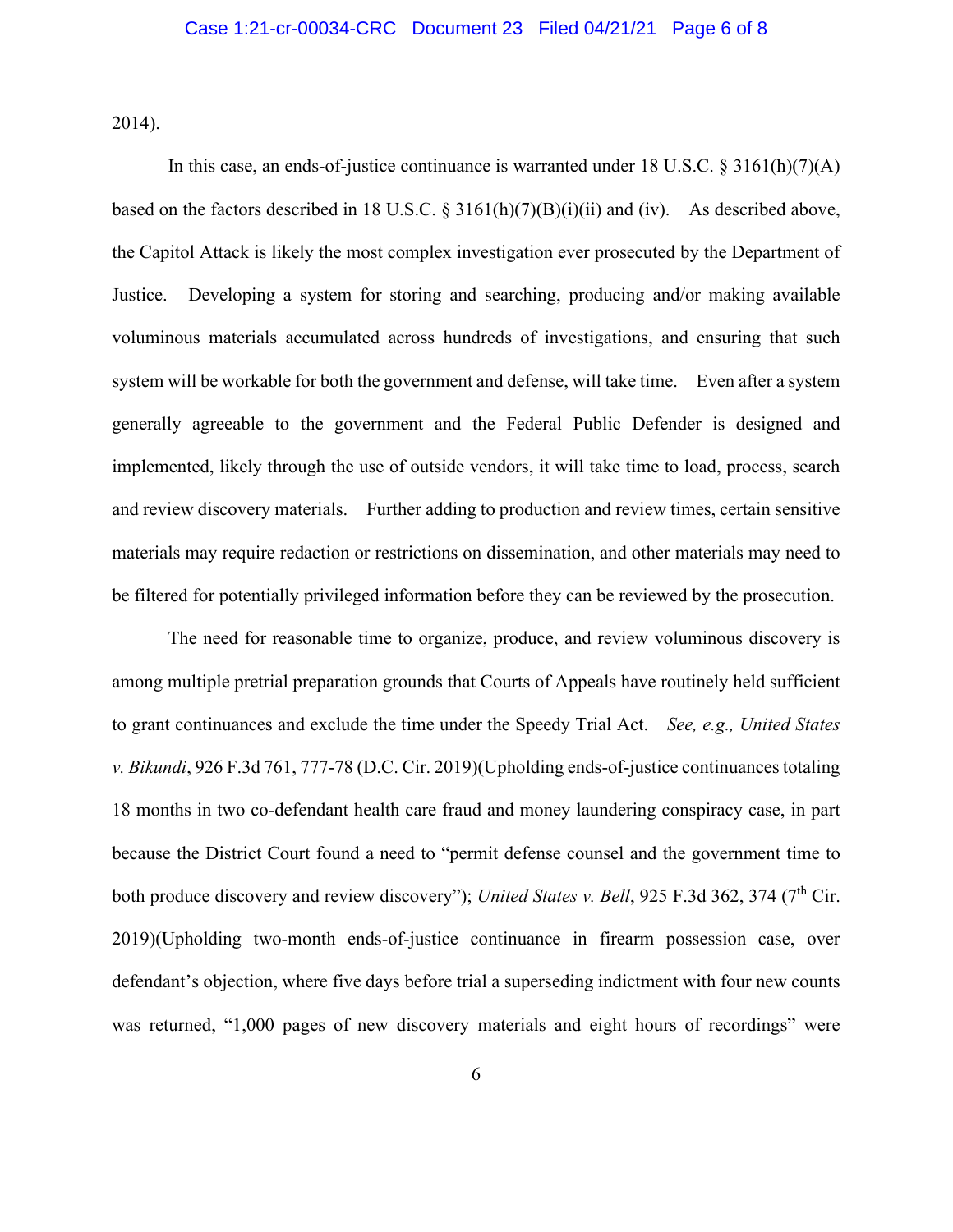#### Case 1:21-cr-00034-CRC Document 23 Filed 04/21/21 Page 7 of 8

provided, and the government stated that "it needed more than five days to prepare to try [the defendant] on the new counts"); *United States v. Vernon*, 593 F. App'x 883, 886 (11th Cir. 2014) (District court did not abuse its broad discretion in case involving conspiracy to commit wire and mail fraud by granting two ends-of-justice continuances due to voluminous discovery); *United States v. Gordon*, 710 F.3d 1124, 1157-58 (10<sup>th</sup> Cir. 2013)(Upholding ends-of-justice continuance of ten months and twenty-four days in case involving violation of federal securities laws, where discovery included "documents detailing the hundreds financial transactions that formed the basis for the charges" and "hundreds and thousands of documents that needs to be catalogued and separated, so that the parties could identify the relevant ones")(internal quotation marks omitted); *United States v. Lewis*, 611 F.3d 1172, 1177-78 (9<sup>th</sup> Cir. 2010)(Upholding ninety-day ends-ofjustice continuance in case involving international conspiracy to smuggle protected wildlife into the United States, where defendant's case was joined with several co-defendants, and there were on-going investigations, voluminous discovery, a large number of counts, and potential witnesses from other countries); *United States v. O'Connor*, 656 F.3d 630, 640 (7<sup>th</sup> Cir. 2011)(Upholding ends-of-justice continuances totaling five months and twenty days in wire fraud case that began with eight charged defendants and ended with a single defendant exercising the right to trial, based on "the complexity of the case, the magnitude of the discovery, and the attorneys' schedules").

In sum, due to the number of individuals currently charged across the Capitol Attack investigation and the nature of those charges, the on-going investigation of many other individuals, the volume and nature of potentially discoverable materials, and the reasonable time necessary for effective preparation by all parties taking into account the exercise of due diligence, the failure to grant such a continuance in this proceeding would be likely to make a continuation of this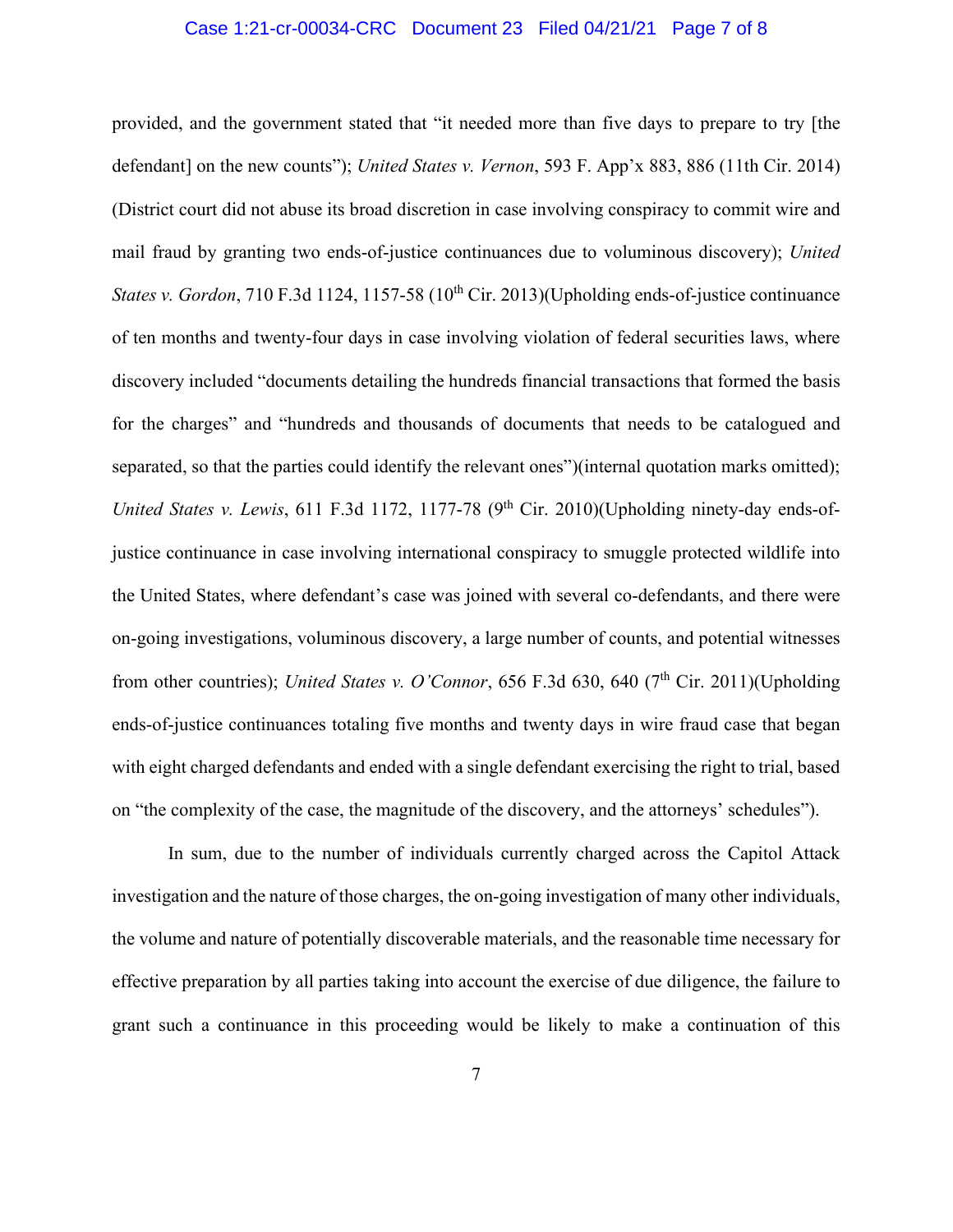### Case 1:21-cr-00034-CRC Document 23 Filed 04/21/21 Page 8 of 8

proceeding impossible, or result in a miscarriage of justice. Accordingly, the ends of justice served by granting a request for a continuance outweigh the best interest of the public and the defendants a speedy trial.

Government counsel notified the defense of the filing of this motion, and counsel for both defendants consent to the motion.

WHEREFORE, the government respectfully requests that this Court grant the motion for a 60-day continuance of the above-captioned proceeding, and that the Court exclude the time within which the trial must commence under the Speedy Trial Act, 18 U.S.C. § 3161 *et seq*., on the basis that the ends of justice served by taking such actions outweigh the best interest of the public and the defendants in a speedy trial pursuant to the factors described in 18 U.S.C. §  $3161(h)(7)(A), (B)(i), (ii), and (iv).$ 

Respectfully submitted,

CHANNING D. PHILLIPS Acting United States Attorney DC Bar No. 415793

By: */s/Elizabeth Aloi* Elizabeth Aloi Assistant United States Attorney NY Bar No. 4457651 555 Fourth Street, N.W., Room 5235 Washington, DC 20530 Eizabeth.Aloi@usdoj.gov (202) 252-7212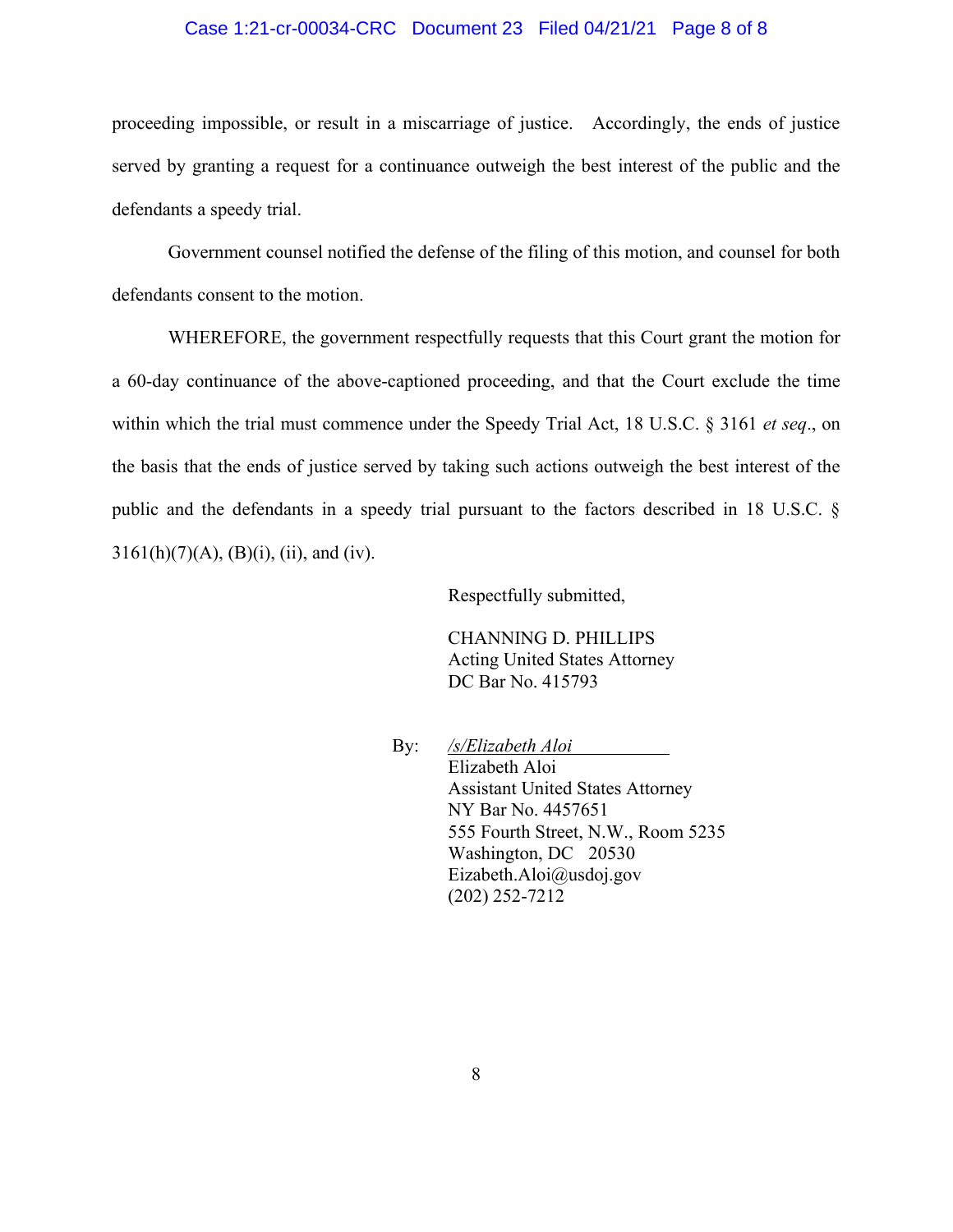## **UNITED STATES DISTRICT COURT FOR THE DISTRICT OF COLUMBIA**

| UNITED STATES OF AMERICA    |  |
|-----------------------------|--|
|                             |  |
| v.                          |  |
|                             |  |
| <b>THOMAS ROBERTSON and</b> |  |
| <b>JACOB FRACKER</b>        |  |
|                             |  |
|                             |  |
| Defendants.                 |  |

**v. : Crim. No. 1:21-cr-00034-CRC**

#### **ORDER**

Based upon the representations in the United States' Unopposed Motion to Continue and to Exclude Time Under the Speedy Trial Act, and upon consideration of the entire record, the Court makes the following findings:

The Defendants are charged via indictment with offenses related to crimes that occurred at the United States Capitol on January 6, 2021. In brief, on that date, as a Joint Session of the United States House of Representatives and the United States Senate convened to certify the vote of the Electoral College of the 2020 U.S. Presidential Election, members of a large crowd that had gathered outside forced entry into the U.S. Capitol, including by breaking windows and by assaulting members of law enforcement, as others in the crowd encouraged and assisted those acts. Scores of individuals entered the U.S. Capitol without authority to be there. As a result, the Joint Session and the entire official proceeding of the Congress was halted until the Capitol Police, the Metropolitan Police Department, and other law enforcement agencies from the city and surrounding region were able to clear the Capitol of hundreds of unlawful occupants and ensure the safety of elected officials. This event in its entirety is hereinafter referred to as the "Capitol Attack."

The investigation and prosecution of the Capitol Attack will likely be one of the largest in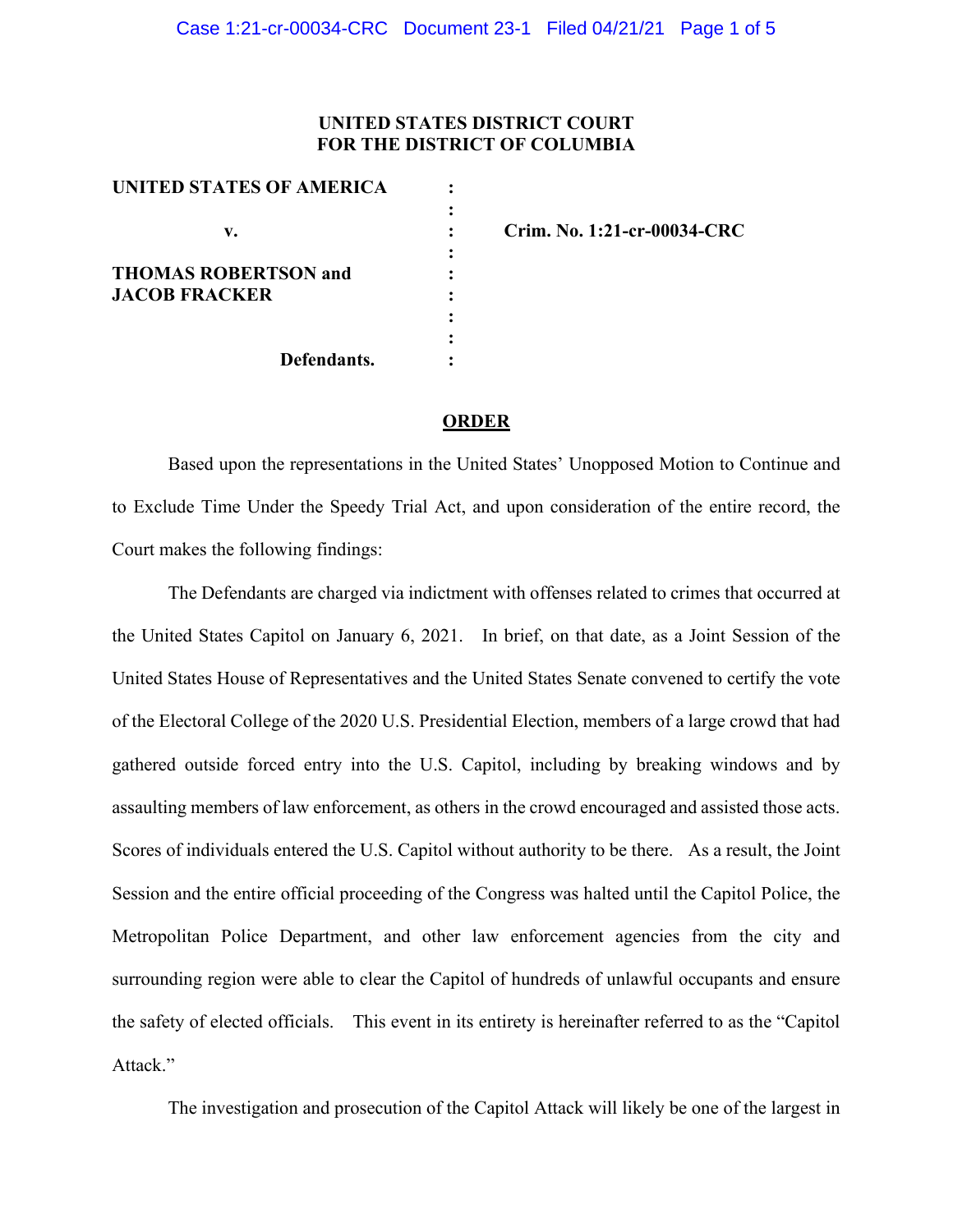#### Case 1:21-cr-00034-CRC Document 23-1 Filed 04/21/21 Page 2 of 5

American history, both in terms of the number of defendants prosecuted and the nature and volume of the evidence. Over 300 individuals have been charged in connection with the Capitol Attack. The investigation continues and the government expects that at least one hundred additional individuals will be charged. While most of the cases have been brought against individual defendants, the government is also investigating conspiratorial activity that occurred prior to and on January 6, 2021. The spectrum of crimes charged and under investigation in connection with the Capitol Attack includes (but is not limited to) trespass, engaging in disruptive or violent conduct in the Capitol or on Capitol grounds, destruction of government property, theft of government property, assaults on federal and local police officers, firearms offenses, civil disorder, obstruction of an official proceeding, possession and use of destructive devices, and conspiracy.

Defendants charged and under investigation come from throughout the United States, and a combined total of over 900 search warrants have been executed in almost all fifty states and the District of Columbia. Multiple law enforcement agencies were involved in the response to the Capitol Attack, which included officers and agents from U.S. Capitol Police, the District of Columbia Metropolitan Police Department, the Federal Bureau of Investigation, the Department of Homeland Security, the Bureau of Alcohol, Tobacco, Firearms and Explosives, the United States Secret Service, the United States Park Police, the Virginia State Police, the Arlington County Police Department, the Prince William County Police Department, the Maryland State Police, the Montgomery County Police Department, the Prince George's County Police Department, and the New Jersey State Police. Documents and evidence accumulated in the Capitol Attack investigation thus far include: (a) more than 15,000 hours of surveillance and bodyworn camera footage from multiple law enforcement agencies; (b) approximately 1,600 electronic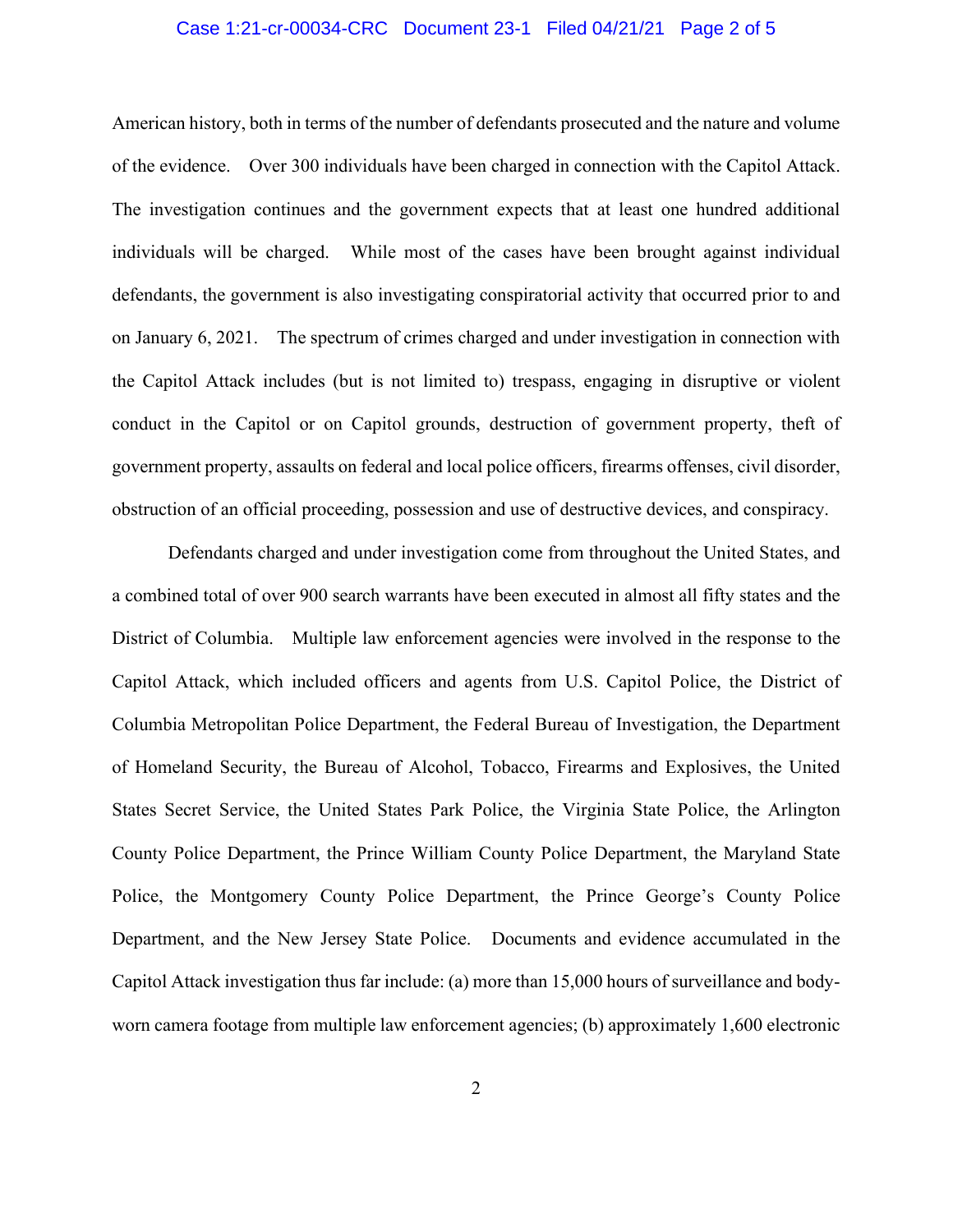#### Case 1:21-cr-00034-CRC Document 23-1 Filed 04/21/21 Page 3 of 5

devices; (c) the results of hundreds of searches of electronic communication providers; (d) over 210,000 tips, of which a substantial portion include video, photo and social media; and (e) over 80,000 reports and 93,000 attachments related to law enforcement interviews of suspects and witnesses and other investigative steps. As the Capitol Attack investigation is still on-going, the number of defendants charged and the volume of potentially discoverable materials will only continue to grow. In short, even in cases involving a single defendant, the volume of discoverable materials is likely to be significant.

The government, in consultation with the Federal Public Defender, is developing a comprehensive plan for handling, tracking, processing, reviewing and producing discovery across the Capitol Attack cases. Under the plan, the discovery most directly and immediately related to pending charges in cases involving detained defendants will be provided within the next thirty to sixty days. Cases that do not involve detained defendants will follow thereafter. Such productions will also be supplemented on an on-going basis. In the longer term, the plan will include a system for storing, organizing, searching, producing and/or making available voluminous materials such as those described above in a manner that is workable for both the government and hundreds of defendants. This latter portion of the plan will require more time to develop and implement, including further consultation with the Federal Public Defender.

In this case, an ends-of-justice continuance is warranted under 18 U.S.C. § 3161(h)(7)(A) based on the factors described in 18 U.S.C.  $\S 3161(h)(7)(B)(i)(ii)$  and (iv). As described above, the Capitol Attack is likely the most complex investigation ever prosecuted by the Department of Justice. Developing a system for storing and searching, producing and/or making available voluminous materials accumulated across hundreds of investigations, and ensuring that such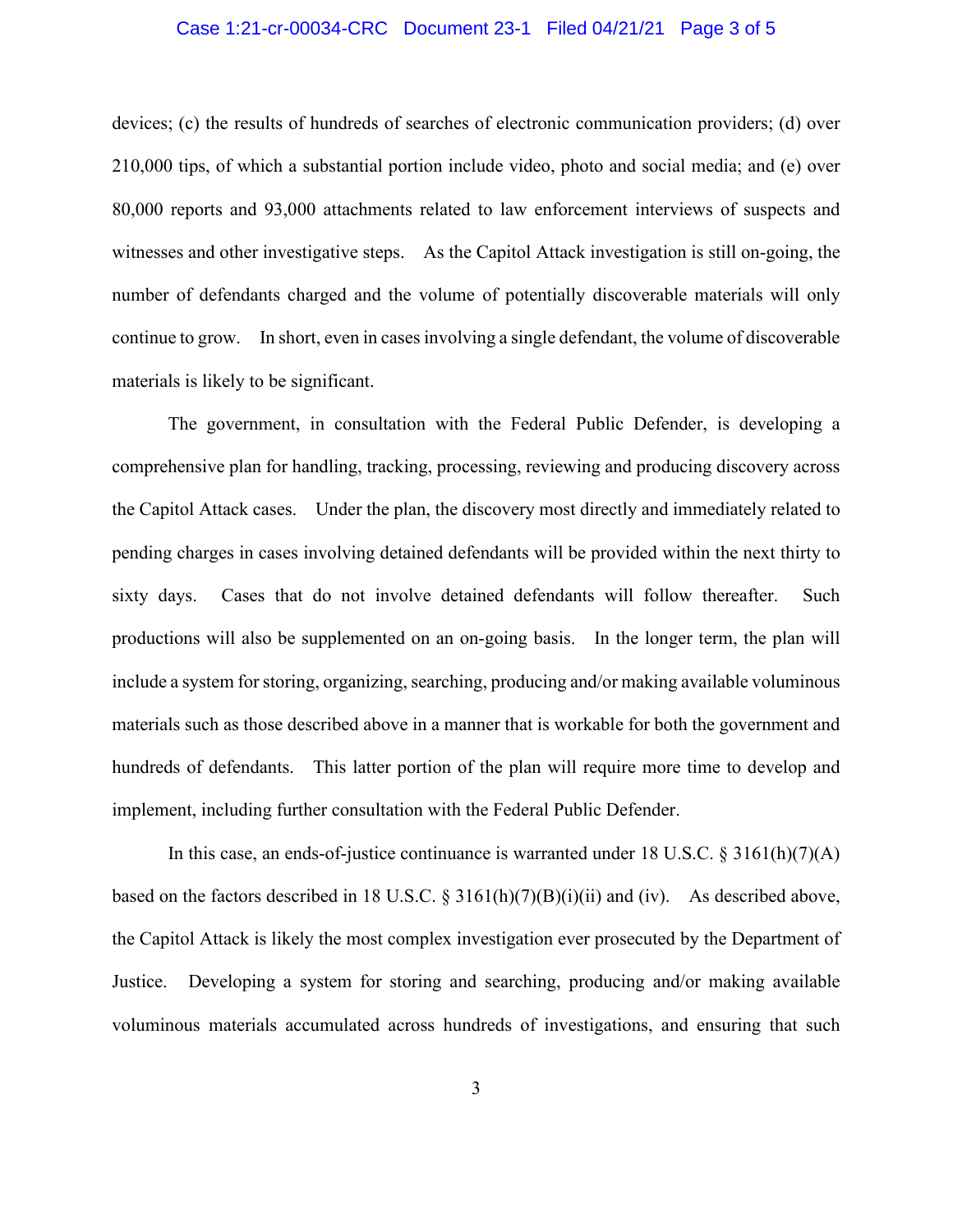#### Case 1:21-cr-00034-CRC Document 23-1 Filed 04/21/21 Page 4 of 5

system will be workable for both the government and defense, will take time. Even after a system generally agreeable to the government and the Federal Public Defender is designed and implemented, likely through the use of outside vendors, it will take time to load, process, search and review discovery materials. Further adding to production and review times, certain sensitive materials may require redaction or restrictions on dissemination, and other materials may need to be filtered for potentially privileged information before they can be reviewed by the prosecution.

In sum, due to the number of individuals currently charged across the Capitol Attack investigation and the nature of those charges, the on-going investigation of many other individuals, the volume and nature of potentially discovery materials, and the reasonable time necessary for effective preparation by all parties taking into account the exercise of due diligence, the failure to grant such a continuance in this proceeding would be likely to make a continuation of this proceeding impossible, or result in a miscarriage of justice. Accordingly, the ends of justice served by granting a request for a continuance outweigh the best interest of the public and the defendant in a speedy trial.

Therefore, it is this  $\_\_\_\_$  day of  $\_\_\_\_\_$ , 2021,

**ORDERED** that the United States' Unopposed Motion to Continue and to Exclude Time Under the Speedy Trial Act, is hereby GRANTED; it is further

**ORDERED** that this proceeding is continued to , 2021, at

; and it is further

**ORDERED** that the time period from the date of this Order through and including the date of the next hearing is hereby excluded from the computation of time within which trial must commence under the Speedy Trial Act, 18 U.S.C. § 3161 *et seq*.